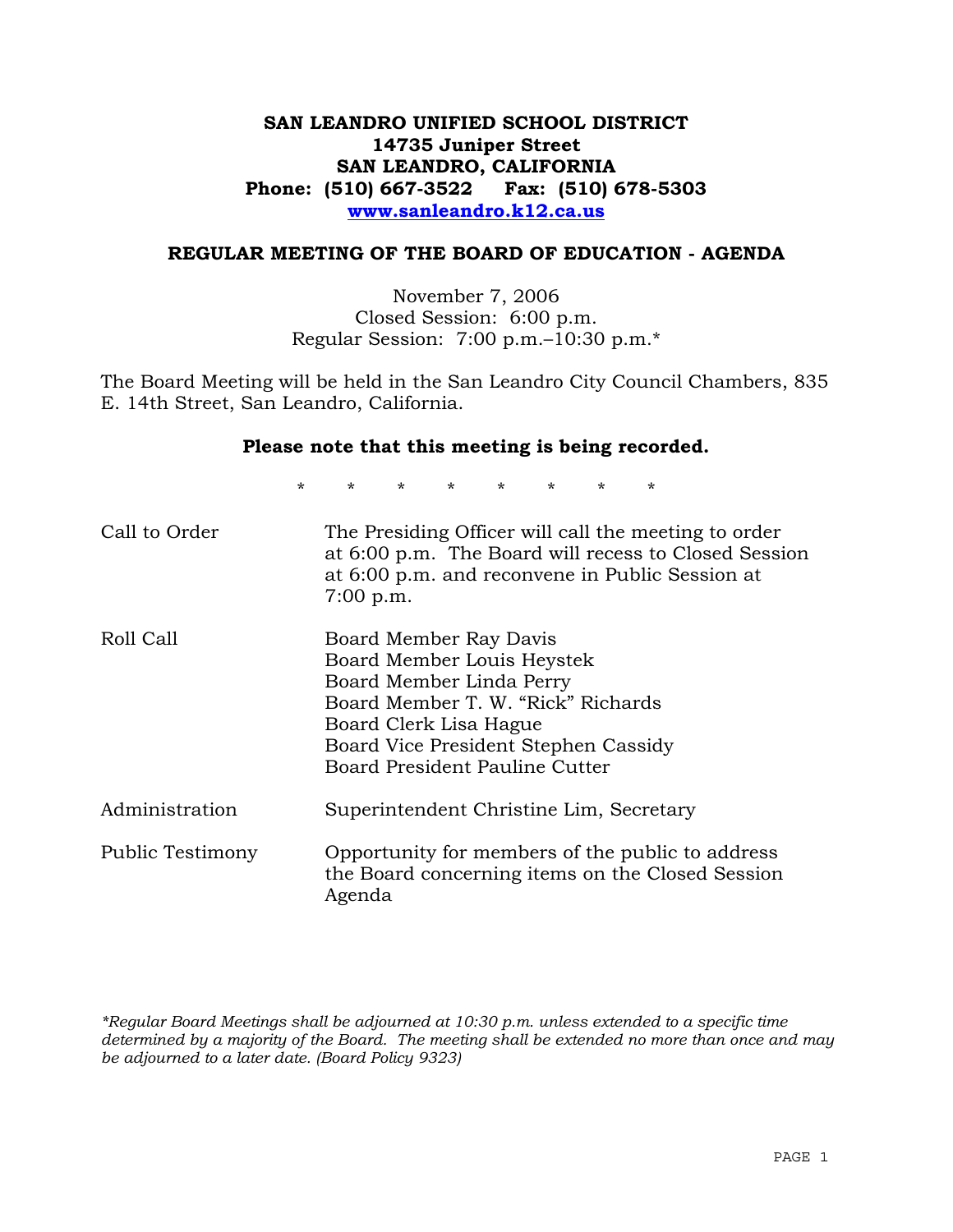Prior to the Public Session, the Board will meet in Closed Session pursuant to Education Code Sections 35146 and 48918(c), and Government Code Sections 54957, 54956.9(b), and 54956.8.

- a) Student Expulsions
- b) Public Employee Discipline/Dismissal/Release/Employment
- c) Conference with Legal Counsel Anticipated Litigation Significant exposure to litigation
- d) Conference with Real Property Negotiator Property(ies):

| Report Closed<br><b>Session Action</b> | Motion __________ Second __________ Vote ________              |                                                                                                                                                                                                                                                                                                                                                                                                                                                                                                                                                                                                                                                                                                                                                                                                                                                                                                                                                                                                                        |
|----------------------------------------|----------------------------------------------------------------|------------------------------------------------------------------------------------------------------------------------------------------------------------------------------------------------------------------------------------------------------------------------------------------------------------------------------------------------------------------------------------------------------------------------------------------------------------------------------------------------------------------------------------------------------------------------------------------------------------------------------------------------------------------------------------------------------------------------------------------------------------------------------------------------------------------------------------------------------------------------------------------------------------------------------------------------------------------------------------------------------------------------|
| Pledge of Allegiance                   |                                                                |                                                                                                                                                                                                                                                                                                                                                                                                                                                                                                                                                                                                                                                                                                                                                                                                                                                                                                                                                                                                                        |
| Approve Agenda                         | 2006.<br>Motion ___________ Second ____________ Vote _________ | Approve the Regular Meeting Agenda of November 7,                                                                                                                                                                                                                                                                                                                                                                                                                                                                                                                                                                                                                                                                                                                                                                                                                                                                                                                                                                      |
| Legal Statement                        | 54954.2(a)                                                     | Members of the audience who wish to address the<br>Board are asked to complete the yellow card available at<br>the entrance and submit it to the Board's Administrative<br>Assistant. Speakers who have completed the card will be<br>called when the item is reached on the agenda or, for<br>non-agenda items, during the Public Testimony. Cards<br>are to be turned in before the item is reached on the<br>agenda. Please note that this meeting is being recorded.<br>State law prohibits the Board of Education from taking<br>any action on or discussing items that are not on the<br>posted agenda except to A) briefly respond to statements<br>made or questions posed by the public in attendance; B)<br>ask questions for clarification; C) provide a reference to a<br>staff member or other resource for factual information in<br>response to the inquiry; or D) ask a staff member to<br>report back on the matter at the next meeting and/or put<br>it on a future agenda. (Government Code Section |

**REPORTS** Student Representatives' Reports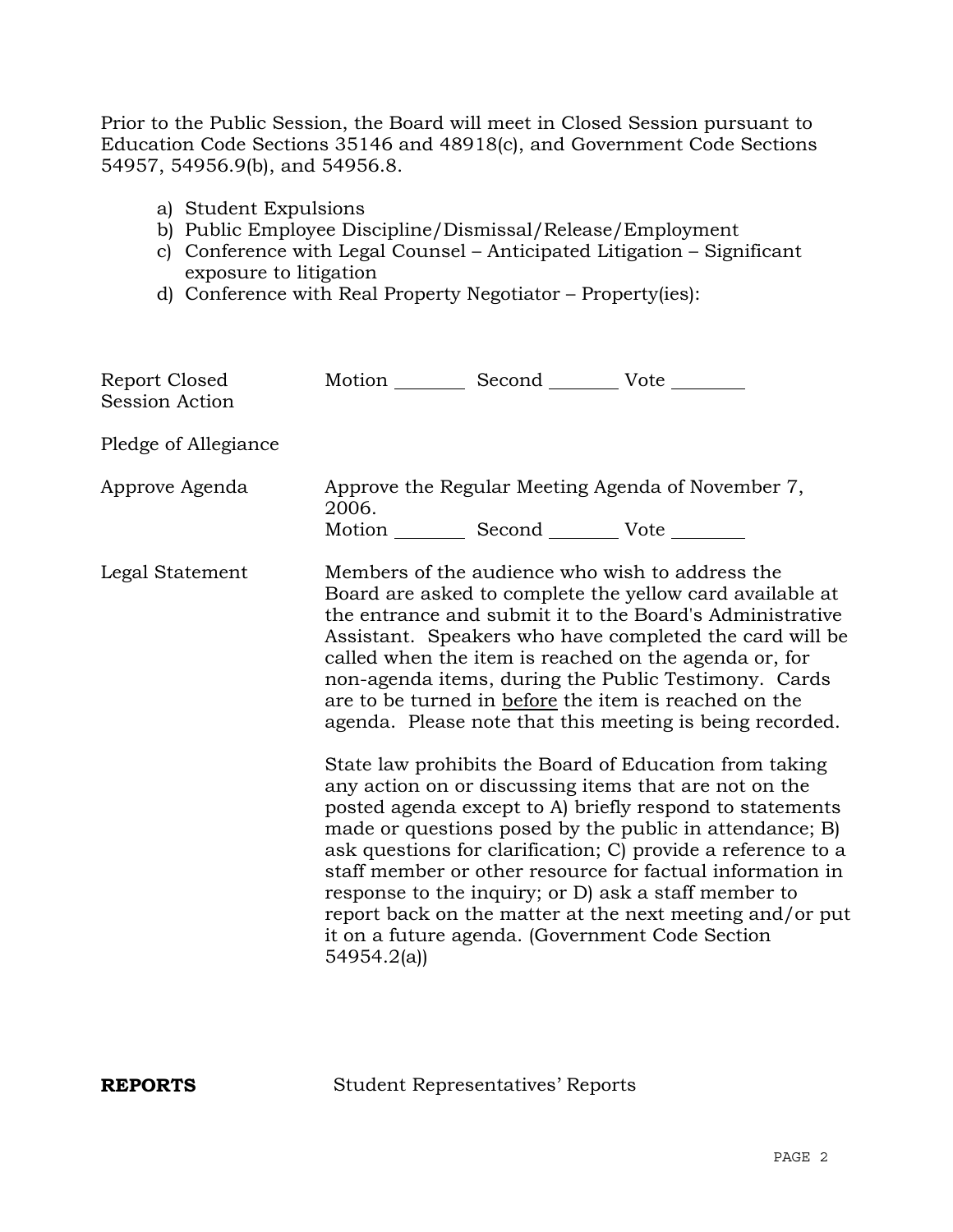Parks & Recreation Commission Report: Dean Koenig, San Leandro Unified School District Representative

# **PRESENTATIONS**

\* Mary Camezon, School Intervention and Assistance Team (SAIT) consultant, will present the final report regarding the work at Washington and the progress that the staff and students have made over the past two years. Due to the hard work of the staff, students, and families, the school successfully exited the SAIT program in two years. The presentation will include highlights of their work and next steps for the school to ensure that they continue their success.

# **PUBLIC TESTIMONY ON NON-AGENDA ITEMS**

**REPORTS** Correspondence Superintendent's Report Board Committee Reports

• Facilities/Technology

Board Representatives' Reports

- Alameda County School Boards Assn.
- Eden Area Regional Occupational Program
- Mid-Alameda County Special Education Local Plan Area

## **CONSENT ITEMS**

These items are considered routine and may be enacted by a single motion. At the request of any member of the Board, any item on the consent agenda shall be removed and given individual consideration for action as a regular agenda item.

#### General Services

1.1-C Approval of Board Minutes – October 17, 2006 Staff Recommendation: Approve the minutes of the regular board meeting held on October. 17, 2006 Motion Second Vote

## Human Resources

2.1-C Staff Recommendation: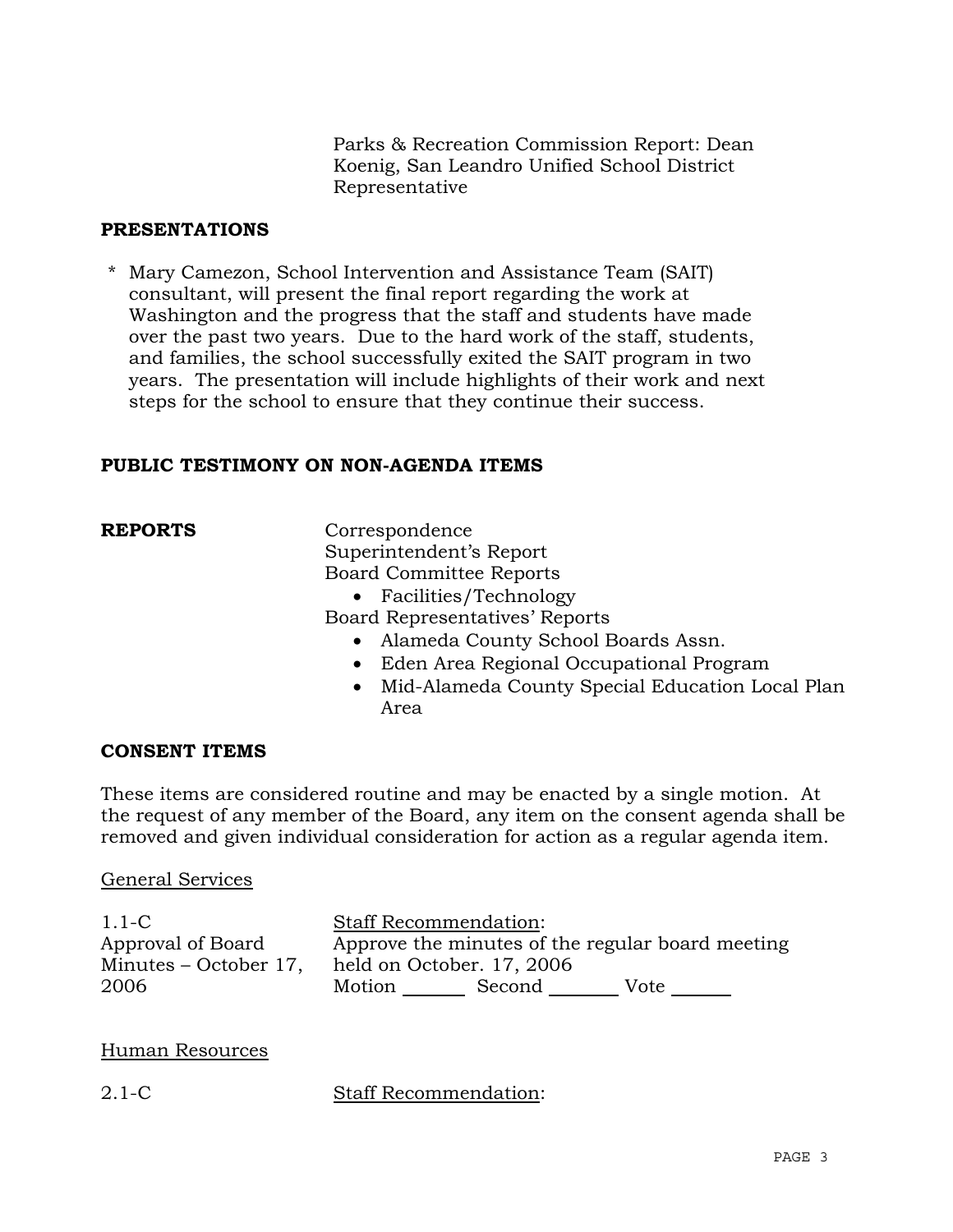| Acceptance of                                                    | Accept Personnel Report as submitted.                                                                                                                                                                                                                                                                                                                                                                                            |  |
|------------------------------------------------------------------|----------------------------------------------------------------------------------------------------------------------------------------------------------------------------------------------------------------------------------------------------------------------------------------------------------------------------------------------------------------------------------------------------------------------------------|--|
| Personnel Report                                                 | Motion _________ Second __________ Vote _______                                                                                                                                                                                                                                                                                                                                                                                  |  |
| $2.2 - C$<br>Release Time for SLTA<br>President for<br>2006/2007 | Staff Recommendation:<br>Approve a .10 FTE increase of release time for San<br>Leandro Teachers' Association President for<br>2006/2007 school year.                                                                                                                                                                                                                                                                             |  |
|                                                                  | Motion _________ Second __________ Vote _______                                                                                                                                                                                                                                                                                                                                                                                  |  |
| <b>Educational Services</b>                                      |                                                                                                                                                                                                                                                                                                                                                                                                                                  |  |
| $3.1-C$<br>Acceptance of<br>Donations                            | Staff Recommendation:<br>Approve the acceptance of gifts to the District as<br>follows:                                                                                                                                                                                                                                                                                                                                          |  |
|                                                                  | <b>McKinley Elementary School</b><br>Used flute for Instrumental Class from Julie<br>Gillies<br>Four used cellos for Instrumental Class from<br>Karla Ball                                                                                                                                                                                                                                                                       |  |
|                                                                  | Monroe Elementary School<br>20 San Leandro/Hayward Maps from<br>California State Automobile Association, San<br>Francisco<br>Glue, crayons and erasers from Betty Kriskey<br>$\bullet$<br>25 boxes of crayons from Fredrika Suelter<br>$\bullet$<br>2 large rugs, 1 shelf with drawers, paint and<br>stencils from Jessica Griffin, Zephyr News<br>30 packets of college ruled paper and 30<br>pocket folders from Eloisa Torres |  |
|                                                                  | <b>Washington Elementary School</b><br>18 cases of copy paper, and art supplies from<br>Morgan Mack-Rose & Neighbors<br>Several large bags and one large tub of small<br>toys and school supplies to support the "Paw<br>Print Store" from Cecil L. Grimes and Theresa<br>Kwoon Lee of Help U Sell                                                                                                                               |  |
|                                                                  | Bancroft Middle School<br>One Schuerman Piano from Mr. Engel, Pianos<br>Plus, Castro Valley<br>Gift certificates from Steve Chai, Baskin                                                                                                                                                                                                                                                                                         |  |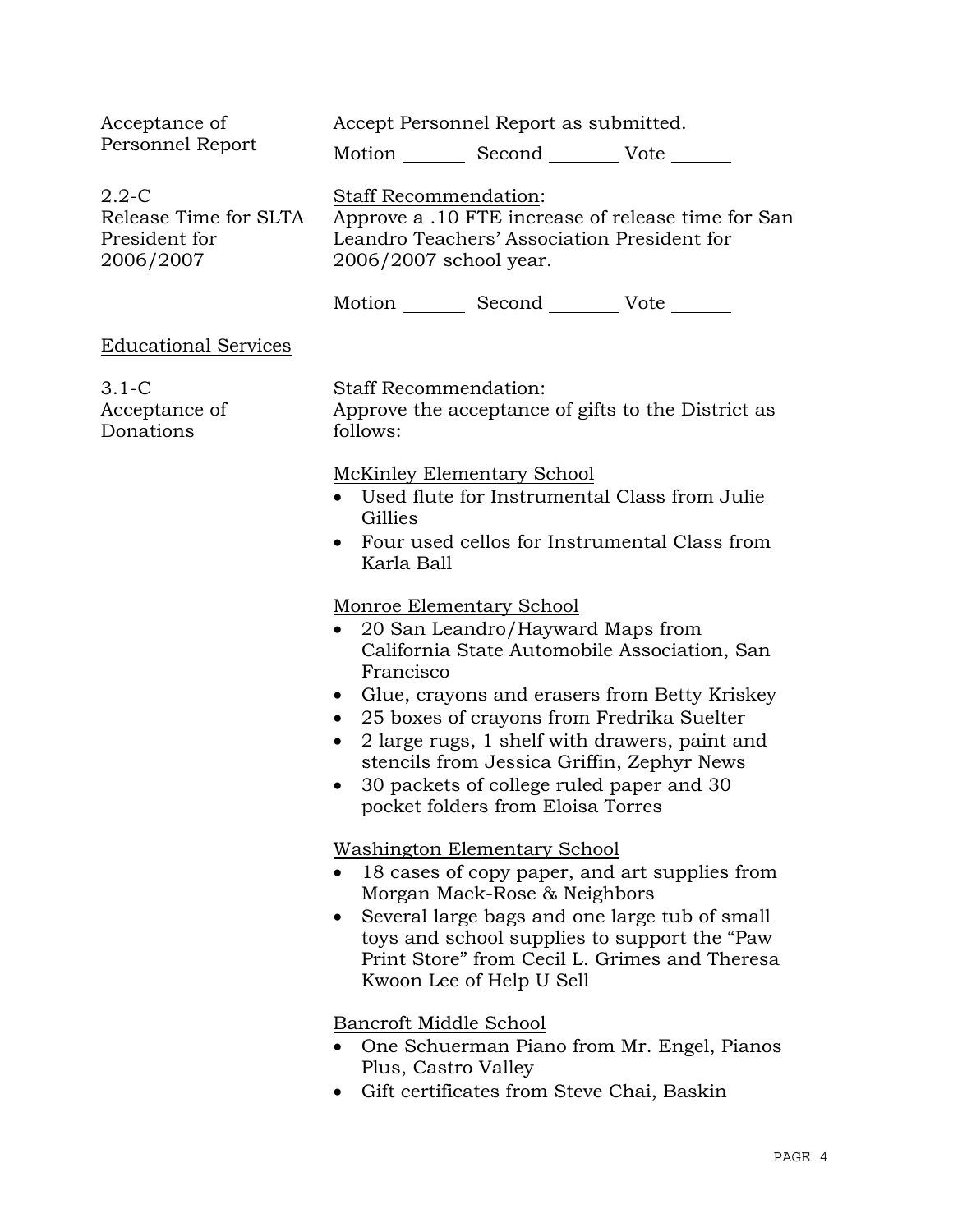Robbins, San Leandro

Motion Second Vote

3.2-C Proposed Stipulated Expulsion Order Staff Recommendation: Approve the stipulated expulsion recommendation from the Director of Student Support Services for student E2-06/07. Motion Second Vote 3.3-C Proposed Stipulated Expulsion Order Staff Recommendation: Approve the stipulated expulsion recommendation from the Director of Student Support Services for student E3-06/07. Motion Second Vote 3.4-C Proposed Stipulated Expulsion Order Staff Recommendation: Approve the stipulated expulsion recommendation from the Director of Student Support Services for student E4-06/07. Motion Second Vote \_\_\_\_\_\_ 3.5-C Proposed Stipulated Expulsion Order Staff Recommendation: Approve the stipulated expulsion recommendation from the Director of Student Support Services for student E5-06/07. Motion Second Vote 3.6-C Proposed Stipulated Expulsion Order Staff Recommendation: Approve the stipulated expulsion recommendation from the Director of Student Support Services for student E6-06/07. Motion Second Vote 3.7-C Proposed Stipulated Expulsion Order Staff Recommendation: Approve the stipulated expulsion recommendation from the Director of Student Support Services for student E9-06/07. Motion Second Vote \_\_\_\_\_\_ 3.8-C Family Literacy *Learning Partners* Grant Application Staff Recommendation: Approve the Family Literacy *Learning Partners* grant application to the Barbara Bush Foundation for San Leandro Adult School.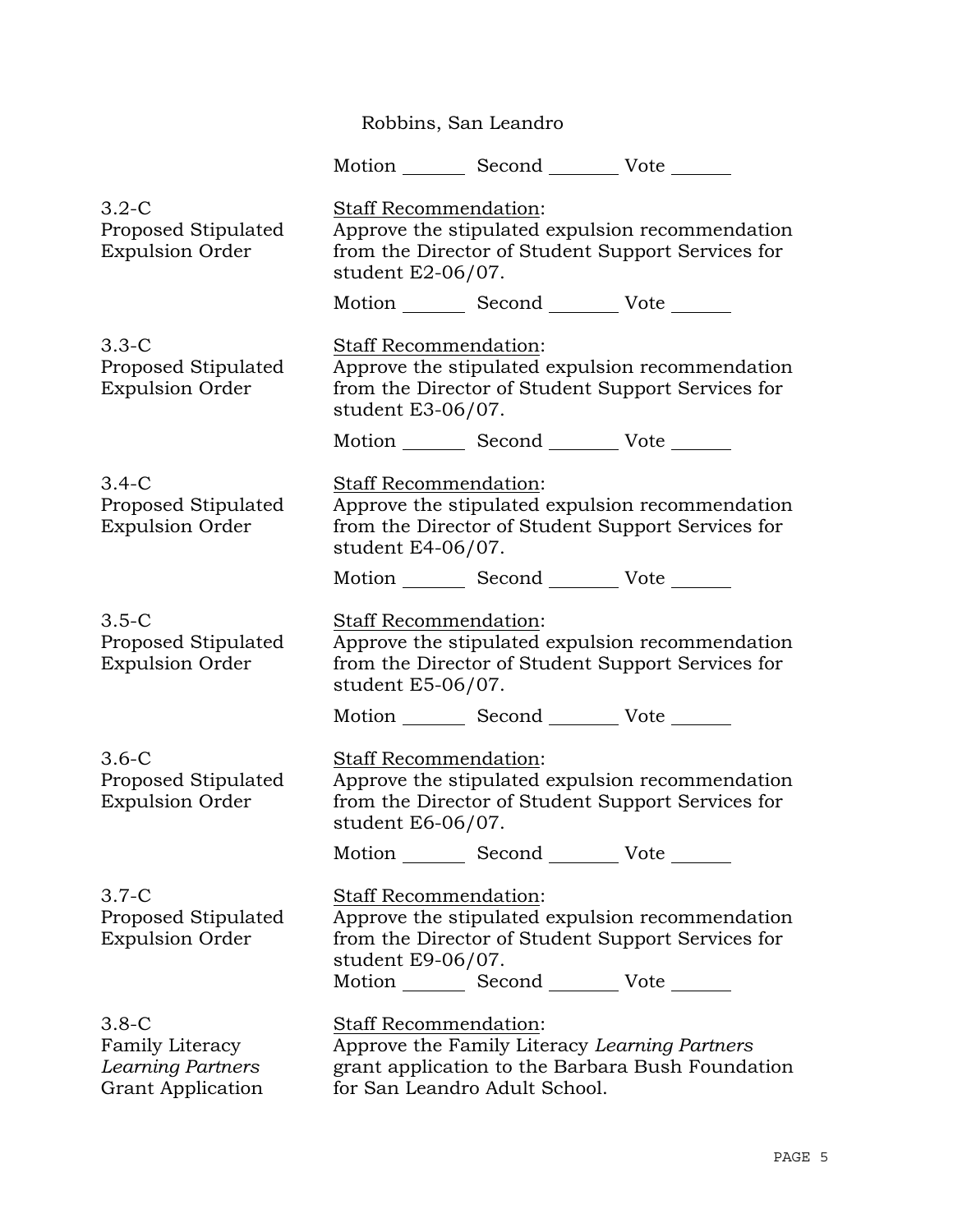|                                                                                     |                                                 |                                       | Motion _______ Second _________ Vote _______                                                                                                      |
|-------------------------------------------------------------------------------------|-------------------------------------------------|---------------------------------------|---------------------------------------------------------------------------------------------------------------------------------------------------|
| $3.9-C$<br>After School Safety and<br>Enrichment (ASES)<br><b>Grant Application</b> | Staff Recommendation:                           | Madison, McKinley, Monroe, Roosevelt, | Approve the After School Safety and Enrichment<br>(ASES) grant application for Garfield, Jefferson,<br>Washington, and Wilson Elementary Schools. |
|                                                                                     |                                                 |                                       | Motion Second Vote                                                                                                                                |
| Business, Operations and Facilities                                                 |                                                 |                                       |                                                                                                                                                   |
| $4.1 - C$                                                                           | <b>Staff Recommendation:</b>                    |                                       |                                                                                                                                                   |
| Liability Claim                                                                     |                                                 |                                       | Deny the claim presented as recommended by                                                                                                        |
| Submitted to San                                                                    | Keenan and Associates, insurance administrator, |                                       |                                                                                                                                                   |
| Leandro Unified School for the District's Joint Powers Authority.                   |                                                 |                                       |                                                                                                                                                   |

## **CONFERENCE**

District

These items are submitted for advance planning and to assist the Board in establishing future agenda items. The Board may, however, take action on the following:

Motion \_\_\_\_\_\_\_\_ Second \_\_\_\_\_\_\_\_\_ Vote \_\_\_\_\_\_\_

# Human Resources

| $2.1-CF$<br>Limited 2-Year Term<br>Curriculum Specialist<br>Visual & Performing<br>Arts, Physical<br>Education, and New<br>Teacher Support Job<br>Description and<br>Position from<br>Categorical Funds | Staff Recommendation:<br>The Board will discuss and consider approving<br>the 1.0 FTE Limited 2-year term Curriculum<br>Specialist for Visual & Performing Arts, Physical<br>Education, and New Teacher Support job<br>description and position from categorical funds.<br>Motion _________ Second __________ Vote _______ |
|---------------------------------------------------------------------------------------------------------------------------------------------------------------------------------------------------------|----------------------------------------------------------------------------------------------------------------------------------------------------------------------------------------------------------------------------------------------------------------------------------------------------------------------------|
| $2.2$ -CF<br>Limited 1-Year Term<br>Grant Writer Job<br>Description and<br>Position from One-<br>Time State Funds                                                                                       | <b>Staff Recommendation:</b><br>The Board will discuss and consider approving<br>the limited 1-year term Grant Writer job<br>description and position from one-time state<br>funds.                                                                                                                                        |

Motion Second Vote \_\_\_\_\_\_\_